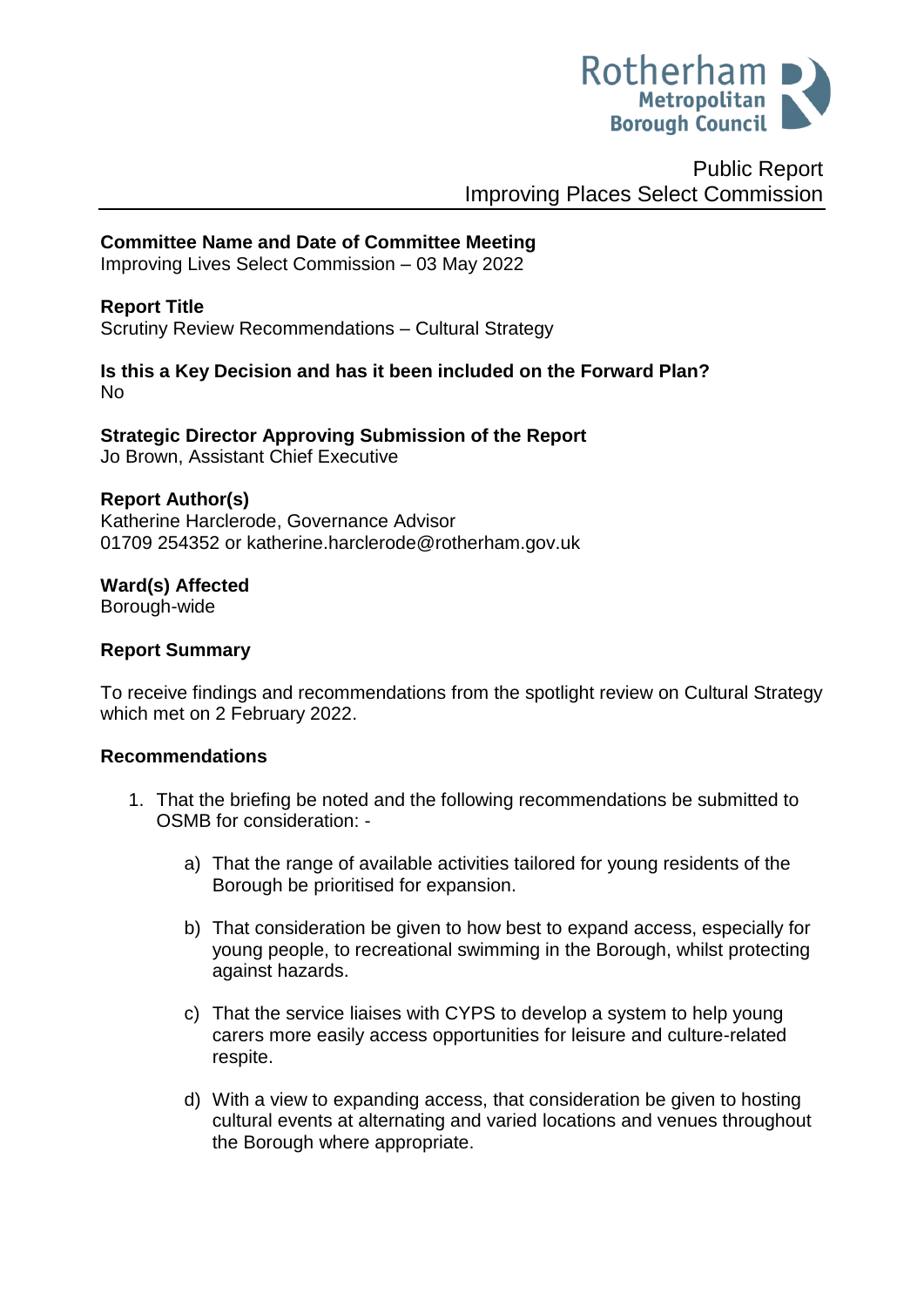## **Background Papers**

Rotherham's Cultural Strategy 2019-2026 – Cabinet 10/06/2019 Cultural Strategy Implementation – Improving Places Select Commission 08/12/2020

### **Consideration by any other Council Committee, Scrutiny or Advisory Panel** None

**Council Approval Required** No

**Exempt from the Press and Public** No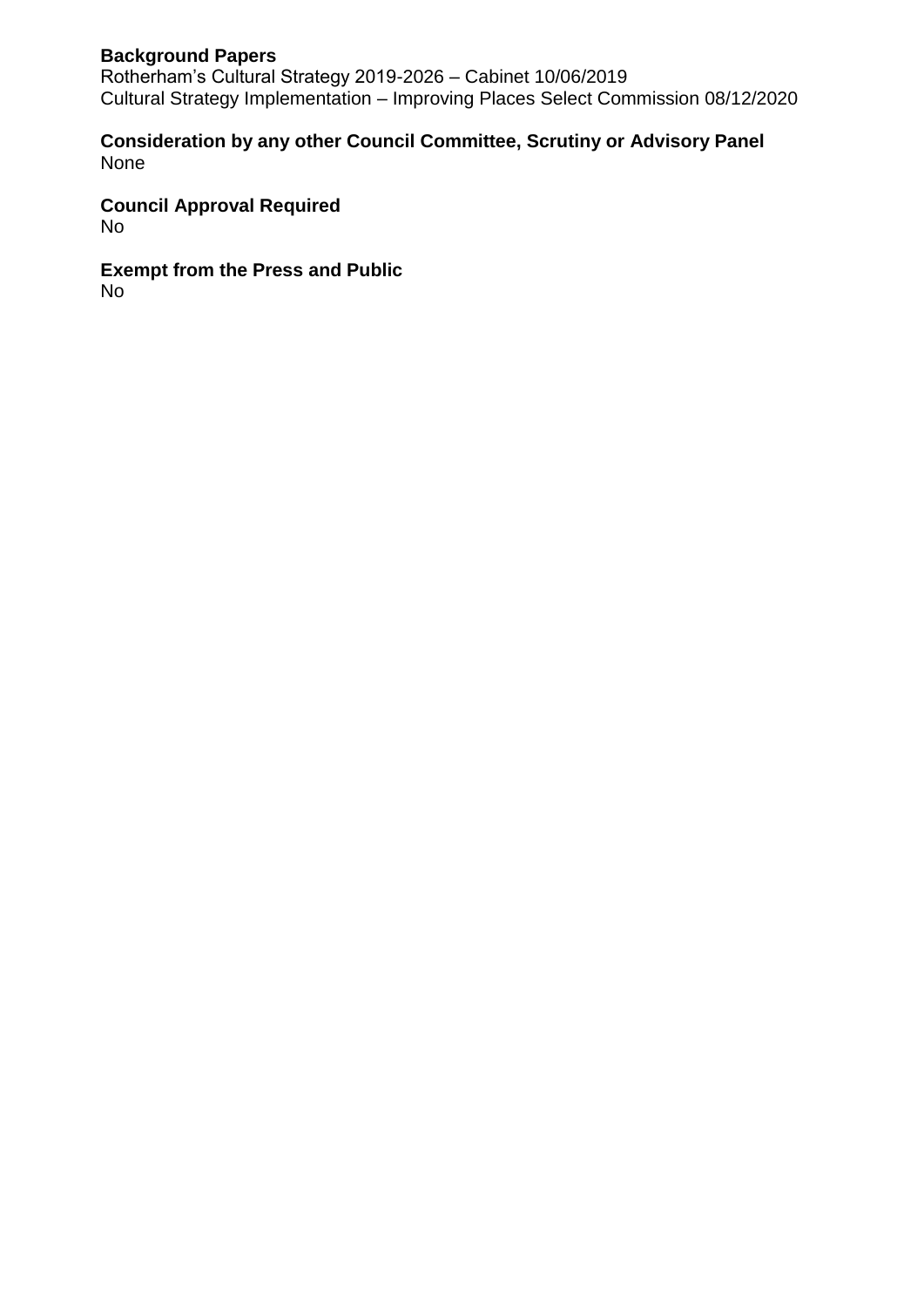## **Scrutiny Review Recommendations – Cultural Strategy**

# **1. Background**

1.1 The Cultural Strategy was agreed by Cabinet on 10 June 2019, and various aspects of the delivery of this strategy have returned to scrutiny for monitoring of implementation progress on several occasions. On 12 August 2020, the implementation was scrutinised at Improving Places Select Commission, and it was agreed by Members in 2021 that since the COVID-19 pandemic, that implementation of the strategy would be prioritised for a spotlight review. In view of the significance of events and culture in wellbeing and education, the purpose of the review was to obtain assurances that the service was responsive to changing needs of communities and to ensure inclusive access to cultural activities in the Borough. This review supports three Year Ahead objectives: "Every Neighbourhood Thriving," "People are Safe, Healthy and Live Well," and "Every Child Able to Fulfil Their Potential." Therefore, the review was convened on 2 February 2022 in a meeting between Members of Improving Places Select Commission, Improving Lives Select Commission, Culture, Sport and Tourism Service Leads, and the Cabinet Member for Social Inclusion. The review was undertaken by Cllrs Pitchley, Atkin, Cooksey, Keenan, Griffin, Havard, McNeely, and Sansome.

# **2. Key Issues**

- 2.1 Members discussed at length the subject of recreational swimming in the Borough, noting that open water swimming in particular can be a popular and rewarding activity that can also be hazardous. Members discussed ways the service might mitigate risks associated with swimming whilst providing safe ways for residents safely to enjoy Rotherham's natural resources and facilities for swimming. Lessons in swimming, water safety, and First Aid were suggested as part of an overall expansion in activities targeted for young people and young adults. The response from officers noted that arrangements were in motion for safe open water swimming programmes for summer 2022.
- 2.2 It was acknowledged that many young people in the Borough would benefit from having the opportunity to participate in more safe activities and events that are of interest to them. It was noted that libraries remain a powerful resource within communities that may be even further utilised and promoted, especially in respect of awareness of young people's interests and coordination of responsive and innovative events and activities.
- 2.3 Specific consideration was given to designing an enhanced recreation offer for young carers to enable greater access to healthy respite. The response from officers noted that currently carers may accompany the person they care for to a range of events for free, and that in view of the importance of respite for young carers, arrangements were in progress with Children and Young People's Services to expand this offer.
- 2.4 As part of a broader discussion around simplification of discounts for culture and leisure activities in the Borough, the Cabinet Member for Social Inclusion also described a current focus of work on determining eligibility for RotherCard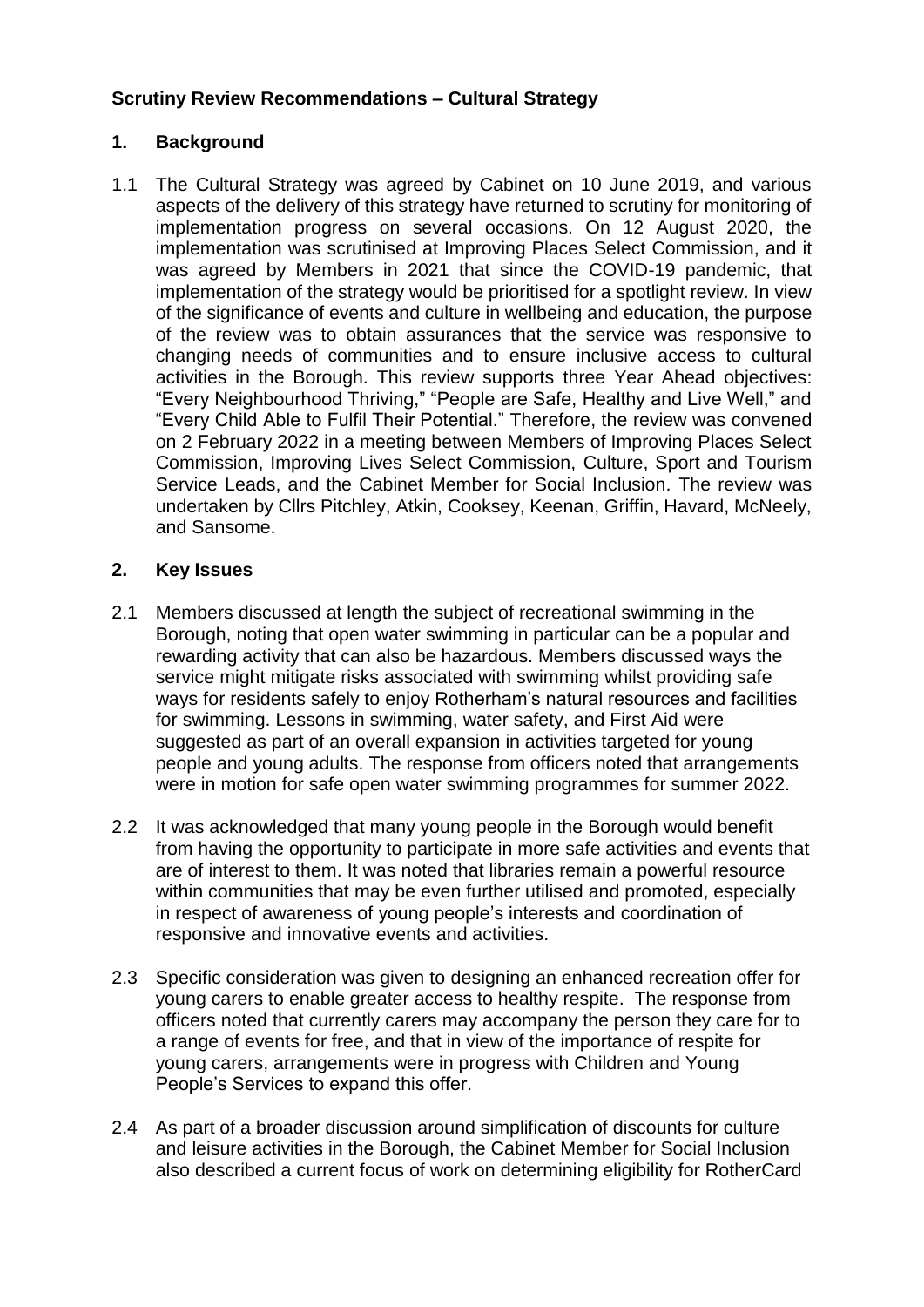incentives and discounts. The motivation behind this work, the Cabinet Member noted, is to get more people involved and make activities accessible to everyone. Several other specific areas of work were also cited: Civic Sound Week was a free of charge event, as are dozens of activities every day across the library network, which are designed for all ages and demographics. Examples were given at the time of reporting which involved two Harry Potter events in Swinton and Rawmarsh. The Cabinet member lauded the teamwork involved in bringing these events to fruition. A further example, The Rotherham Show, was described as the biggest free-to-access event in the region, which is made possible through external funds and is a testament to the work of the team.

2.5 Members also provided specific suggestions including the hosting of Grin & Tonic comedy events at alternating venues if this is found to promote access for residents who are travelling from various areas of the Borough. Members also noted that ensuring clear signage is posted at venues could help give new attendees greater confidence in finding and feeling welcome at the destination venue. Grim & Co was identified as one such venue for clarification in terms of signage. Prioritising engagement with schools, ecumenical organisations, Parish Councils, and funding programmes like Active Dearne was also suggested.

### **3. Timetable and Accountability for Implementing this Decision**

3.1 The timetable and accountability for implementing recommendations arising from this report will sit with the Cabinet and officers. The Overview and Scrutiny Procedurals require the Cabinet to consider and respond to recommendations made by scrutiny within two months.

### **4. Financial and Procurement Advice and Implications**

4.1 There are no financial or procurement implications directly associated with this report.

### **5. Legal Advice and Implications**

5.1 There are no direct legal implications associated with this report.

#### **6. Human Resources Advice and Implications**

6.1 There are no Human Resources implications directly arising from this report.

### **7. Implications for Children and Young People and Vulnerable Adults**

7.1 These have been set out in the main sections of the report.

### **8. Equalities and Human Rights Advice and Implications**

8.1 Members have had regard to equalities implications when considering recommendations and other matters arising from the review.